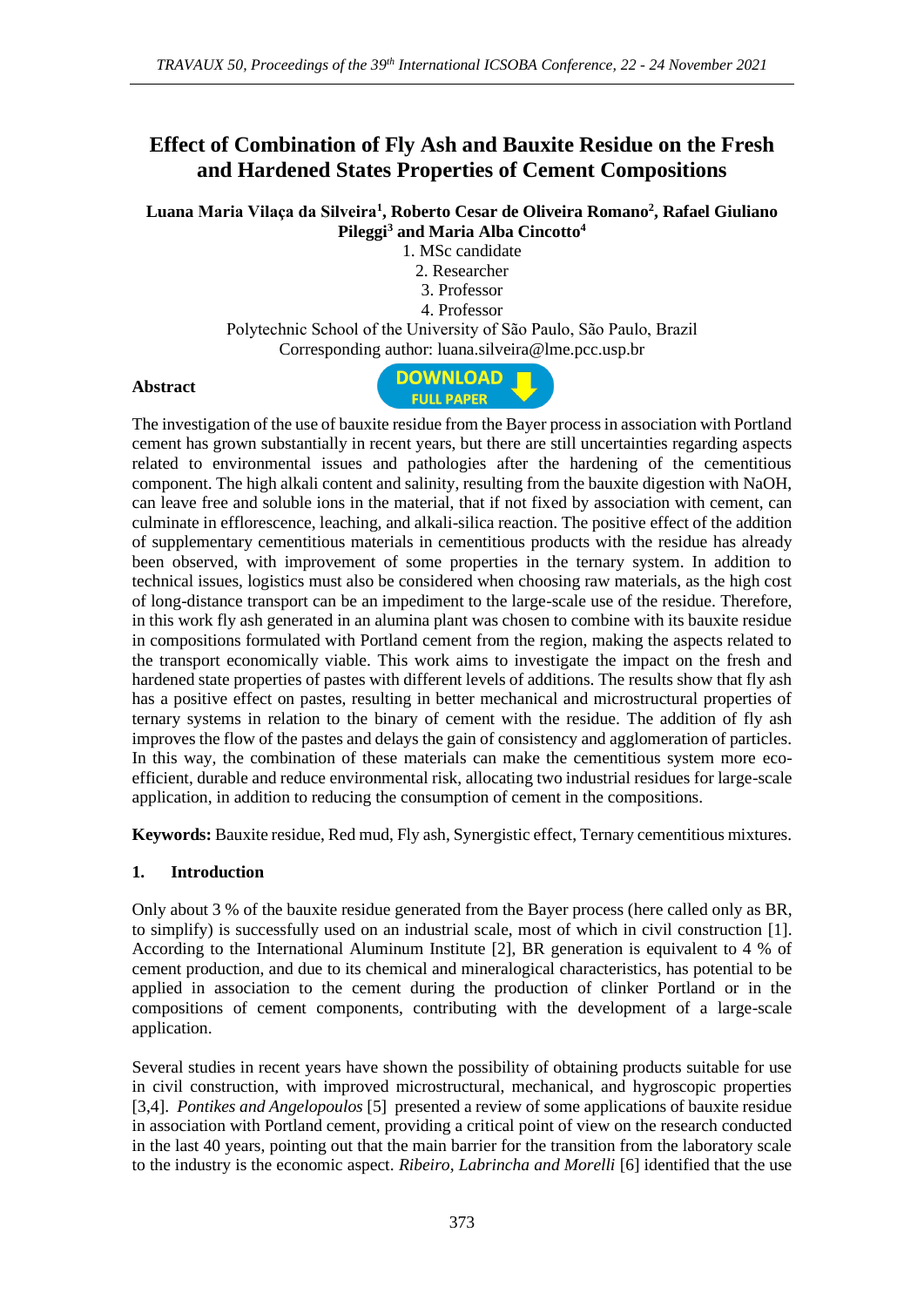of BR in cementitious compositions can be beneficial in the corrosion resistance of reinforcement concrete, due to its high alkalinity and presence of aluminosilicates. *Viyasun et al.* [7] observed an increase in compressive, tensile and bending strengths in compositions with 20 and 30 % replacement of cement by BR. *Romano et al.* [8], showed that bauxite residue can be used as an alkaline activator to ground blast furnace slag, producing compositions with zero-Portland cement. In chemical reaction, *Fujii et al.* [9] and *Romano et al.* [10] observed a delay in the cement reaction, with an increase in the induction and acceleration periods, reducing the formation of the main hydrated products and increasing the formation of ettringite. *Dodoo-Arhin et al.* [11] indicated that up to 5 % of substitution of Portland cement by the BR in compositions of pavements did not affect the mechanical strength or water absorption. *Romano et al*. [12] showed the impact of using BR in microconcrete of Portland cement and did a comparison with other kinds of ordinary supplementary cementitious materials, concluding that this practice is technically viable.

Consequently, the use of BR in this sector has the potential to contribute to reducing the energy spent in the related processes, the use of natural resources, the storage of BR and  $CO<sub>2</sub>$  emissions [2]. However, the use of BR in cementitious compositions is complex and many other characteristics still need to be investigated to scale-up its production. The high alkali content and the high salinity, resulting from the treatment of bauxite with NaOH, can leave free and soluble ions in the formed material. If they are not treated to try to mitigate these effects, fixing the free ions, pathological manifestations can occur in the materials in which the residue is reused, such as efflorescence, leaching and alkali-silica reaction (ASR) [13,14].

The addition of supplementary cementitious materials (SCM) in concrete mixtures is widely recognized as the most practical way to diminish ASR in cementitious compositions, acting as mitigating agent to sequester free ions [15]. The most used SCMs are limestone, ground granulated blast furnace slag and natural pozzolans. Fly ash (FA) can also be used as SCM, being collected from coal furnace filters of thermoelectric power plants, rich in reactive silica and alumina, containing little or no CaO. When combining SCM and/or inert material with Portland cement, it is possible to have a synergistic effect in the binary or ternary systems, with superposition of physical and chemical effects in the mixture, resulting in better mechanical and microstructural properties [16].

In addition to technical concerns after hardening of the cementitious component, logistical issues must also be considered when combining different raw materials. The high cost of transport over long distances can be an impediment to the large-scale use of the residue [1,2]. Thus, it is important to evaluate the use of BR in local synergies, making its transport economically viable.

This work aims to investigate the impact of the addition of BR and FA in cement pastes in the fresh and hardened states. Both additions combined are generated from the same alumina plant, in the northeast region of Brazil, and the cement is also from the same region. Isothermal conduction calorimetry in addition to rotational and oscillatory rheometry were used to analyze the fresh properties and the transition from fluid to solid state; and total porosity, splitting tensile strength and dynamic modulus of elasticity were employed for the hardened state evaluations at 28 days of curing.

## **2. Materials**

The pastes were formulated with bauxite residue (BR) and fly-ash (FA) from the aluminum plant in São Luís, Maranhão, northeastern Brazil, dried at 105 °C for 24 h. The BR was ground and sieved through a 106 µm mesh opening and the FA was sieved through the same mesh. All tests presented here were made with the materials with this preparation. The cement was a Brazilian Portland cement named according to the national standard [17] as CPIV, commonly found in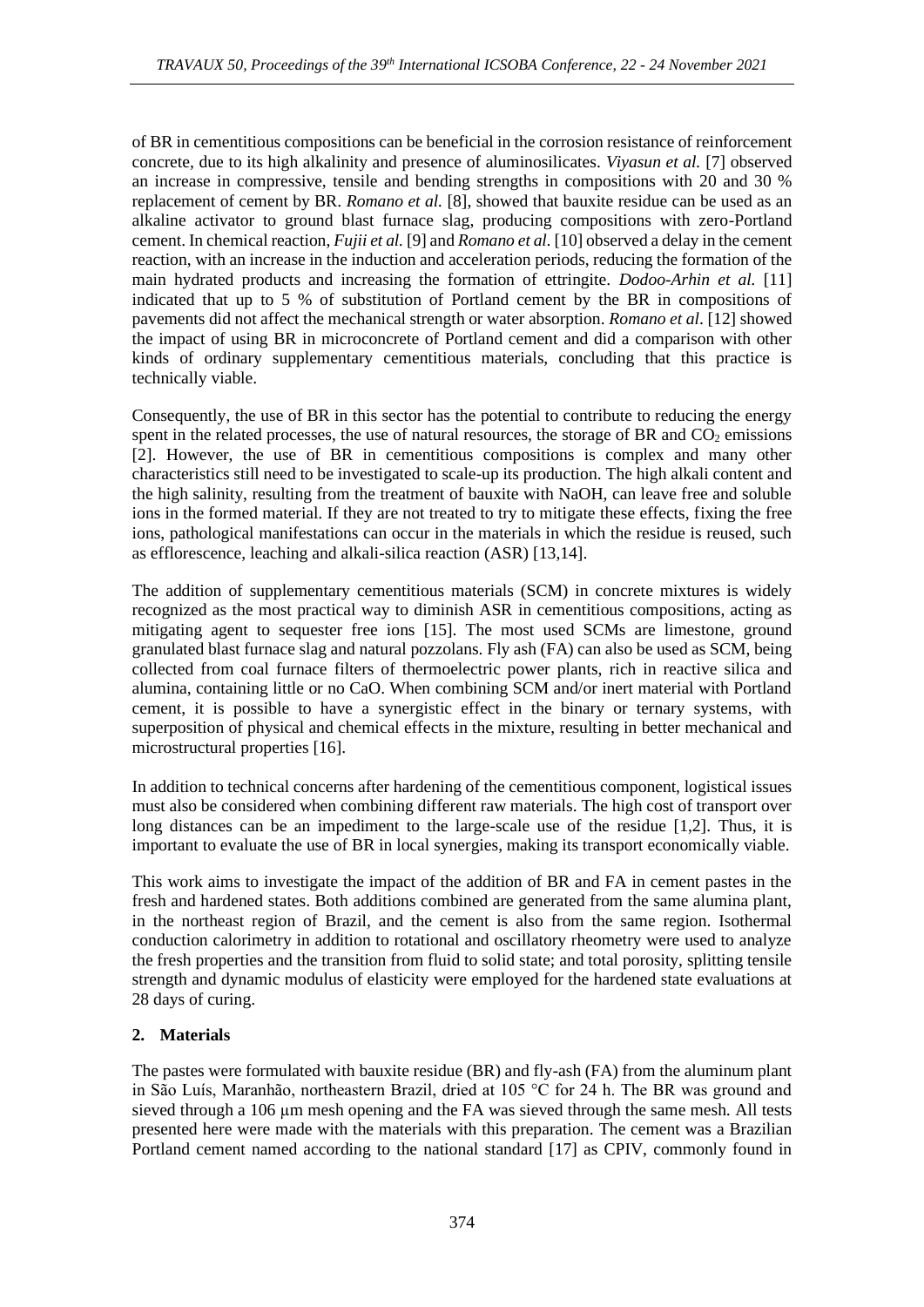agglomeration is increased. As the BR has more fine particles than the cement, while the FA has coarser, the first dominated the effects in the ternary systems.

For the hardened state properties, there was a tendency of decreasing the splitting tensile strength and modulus of elasticity with the increase in the replacement level of cement. The combination of FA had a positive effect on cementitious compositions, improving the mechanical strength and reducing the total porosity of the compositions of ternary systems in relation to the binary of cement and BR.

The inclusion of materials with different specific surface areas and particle sizes, enabled the formation of a more packed matrix when more cement was replaced, resulting in better mechanical and microstructural properties. Therefore, when FA was added to the system with BR and CPIV, the different granulometry enable a pore refinement in the matrix, improving the properties, as the voids were better filled and reduced.

### **6. References**

- [1] K. Evans, The History, Challenges, and New Developments in the Management and Use of Bauxite Residue, J. Sustain. Metall. 2 (2016) 316–331. https://doi.org/10.1007/s40831- 016-0060-x.
- [2] IAI, Technology Roadmap: Maximising the use of bauxite residue in cement, International Aluminium Institute, 2020.
- [3] E.P. Manfroi, M. Cheriaf, J.C. Rocha, Microstructure, mineralogy and environmental evaluation of cementitious composites produced with red mud waste, Construction and Building Materials. 67 (2014) 29–36. https://doi.org/10.1016/j.conbuildmat.2013.10.031.
- [4] R.C.O. Romano, A.L. Fujii, R.B. Souza, M.S. Takeashi, R.G. Pileggi, M.A. Cincotto, Acompanhamento da hidratação de cimento Portland simples com resíduo de bauxita, Cerâmica. 62 (2016) 215–223. https://doi.org/10.1590/0366-69132016623632039.
- [5] Y. Pontikes, G.N. Angelopoulos, Bauxite residue in cement and cementitious applications: Current status and a possible way forward, Resources, Conservation and Recycling. 73 (2013) 53–63. https://doi.org/10.1016/j.resconrec.2013.01.005.
- [6] D.V. Ribeiro, J.A. Labrincha, M.R. Morelli, Effect of the addition of red mud on the corrosion parameters of reinforced concrete, Cement and Concrete Research. 42 (2012) 124–133. https://doi.org/10.1016/j.cemconres.2011.09.002.
- [7] K. Viyasun, R. Anuradha, K. Thangapandi, D. Santhosh Kumar, A. Sivakrishna, R. Gobinath, Investigation on performance of red mud based concrete, Materials Today: Proceedings. 39 (2021) 796–799. https://doi.org/10.1016/j.matpr.2020.09.637.
- [8] R.C.O. Romano, H.M. Bernardo, J.A.F.S. Mesquita, D.A. Niza, M.A. Cincotto, R.G. Pileggi, Evaluation of the hardened state properties of zero-cement mortars produced using bauxite residue as an activator to ground blast furnace slag, in: KU Leuven, Athens, 2018: pp. 293–300.
- [9] A.L. Fujii, D. dos Reis Torres, R.C. de Oliveira Romano, M.A. Cincotto, R.G. Pileggi, Impact of superplasticizer on the hardening of slag Portland cement blended with red mud, Construction and Building Materials. 101 (2015) 432–439. https://doi.org/10.1016/j.conbuildmat.2015.10.057.
- [10] R. Romano, H. Montefusco, M. Hark Maciel, R. Pileggi, M. Cincotto, Using isothermal calorimetry, X-ray diffraction, thermogravimetry and FTIR to monitor the hydration reaction of Portland cements associated with red mud as a supplementary material, Journal of Thermal Analysis and Calorimetry. (2019). https://doi.org/10.1007/s10973-019-08095 x.
- [11] D. Dodoo-Arhin, R.A. Nuamah, B. Agyei-Tuffour, D.O. Obada, A. Yaya, Awaso bauxite red mud-cement based composites: Characterisation for pavement applications, Case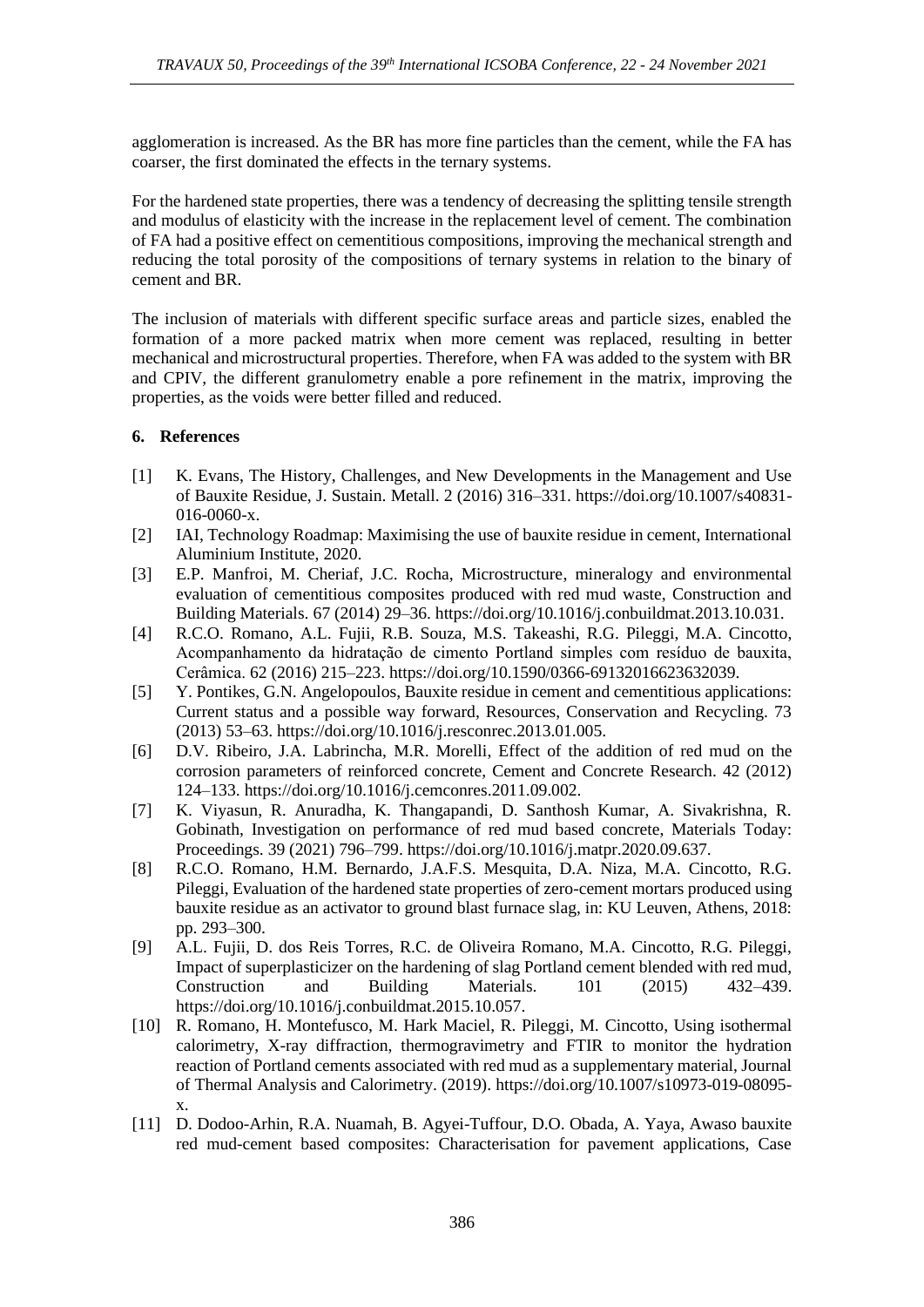Studies in Construction Materials. 7 (2017) 45–55. https://doi.org/10.1016/j.cscm.2017.05.003.

- [12] R.C. de O. Romano, J.A.F.S. Mesquita, H.B. Montefusco, G.P. Brasileiro, G.H.U. Muniz, M.A. Cincotto, R.G. Pileggi, Impact of Using Bauxite Residue in Microconcrete and Comparison with Other Kind of Supplementary Cementitious Material, in: 35th Conference and Exhibition ICSOBA, Hamburgo, 2017: pp. 505–518.
- [13] C.C. Liberato, R.C. de O. Romano, M. Montini, J.B. Gallo, D. Gouvea, R.G. Pileggi, Efeito da calcinação do resíduo de bauxita nas características reológicas e no estado endurecido de suspensões com cimento Portland, Ambient. constr. 12 (2012) 53–61. https://doi.org/10.1590/S1678-86212012000400005.
- [14] S.-P. Kang, S.-J. Kwon, Effects of red mud and Alkali-Activated Slag Cement on efflorescence in cement mortar, Construction and Building Materials. 133 (2017) 459–467. https://doi.org/10.1016/j.conbuildmat.2016.12.123.
- [15] M.J. Tapas, L. Sofia, K. Vessalas, P. Thomas, V. Sirivivatnanon, K. Scrivener, Efficacy of SCMs to mitigate ASR in systems with higher alkali contents assessed by pore solution method, Cement and Concrete Research. 142 (2021) 106353. https://doi.org/10.1016/j.cemconres.2021.106353.
- [16] C.S. Feltrin, G.C. Isaia, A. Lübeck, Synergic effects between mineral admixtures on strength and microstructure of concretes, Rev. IBRACON Estrut. Mater. 13 (2020) e13604. https://doi.org/10.1590/s1983-41952020000600004.
- [17] ASSOCIAÇÃO BRASILEIRA DE NORMAS TÉCNICAS, NBR 16697 Cimento Portland – Requisitos, (2018).
- [18] ASTM International, ASTM C114-18 Standard Test Method for Chemical Analysis of Hidraulic Cement, (2018).
- [19] ASSOCIAÇÃO BRASILEIRA DE NORMAS TÉCNICAS, NBR 13810 Água Determinação de metais – Método de espectrometria de absorção atômica por chama, (1997).
- [20] ASSOCIAÇÃO BRASILEIRA DE NORMAS TÉCNICAS, NBR 15895 Materiais pozolânicos – Determinação do teor de hidróxido de cálcio fixado – Método Chapelle modificado, (2010).
- [21] J.S. Raucci, R.T. Cecel, R.C.O. Romano, R.G. Pileggi, V.M. John, Effect of mixing method on the mini-slump spread of Portland cement pastes, Rev. IBRACON Estrut. Mater. 11 (2018) 410–431. https://doi.org/10.1590/s1983-41952018000200010.
- [22] ASSOCIAÇÃO BRASILEIRA DE NORMAS TÉCNICAS, NBR 7222 Concreto e argamassa – Determinação da resistência à tração por compressão diametral de corpos de prova cilíndricos, (2011).
- [23] ASSOCIAÇÃO BRASILEIRA DE NORMAS TÉCNICAS, NBR 15630 Argamassa para assentamento e revestimento de paredes e tetos – Determinação do módulo de elasticidade dinâmico através da propagação da onda ultrassônica, (2008).
- [24] R.C.O. Romano, H.M. Bernardo, M.H. Maciel, R.G. Pileggi, M.A. Cincotto, Hydration of Portland cement with red mud as mineral addition, J Therm Anal Calorim. 131 (2018) 2477–2490. https://doi.org/10.1007/s10973-017-6794-2.
- [25] K.L. Scrivener, P. Juilland, P.J.M. Monteiro, Advances in understanding hydration of Portland cement, Cement and Concrete Research. 78 (2015) 38–56. https://doi.org/10.1016/j.cemconres.2015.05.025.
- [26] S. Goñi, F. Puertas, M.S. Hernández, M. Palacios, A. Guerrero, J.S. Dolado, B. Zanga, F. Baroni, Quantitative study of hydration of C3S and C2S by thermal analysis: Evolution and composition of C–S–H gels formed, J Therm Anal Calorim. 102 (2010) 965–973. https://doi.org/10.1007/s10973-010-0816-7.
- [27] B. Lothenbach, K. Scrivener, R.D. Hooton, Supplementary cementitious materials, Cement and Concrete Research. 41 (2011) 1244–1256. https://doi.org/10.1016/j.cemconres.2010.12.001.